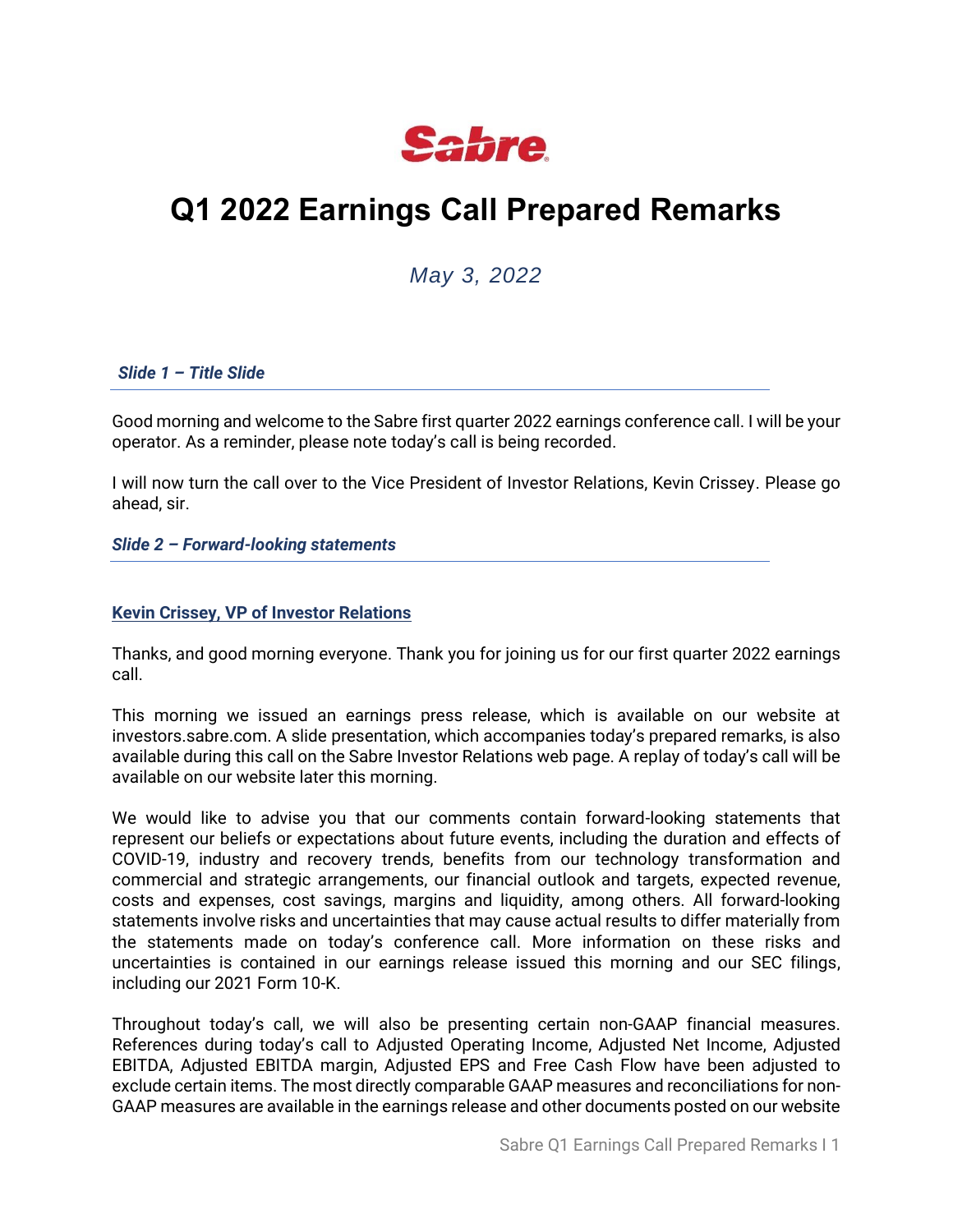at investors.sabre.com.

# *Slide 3 – Today's presenters*

Participating with me are Sean Menke, Chair of the Board and Chief Executive Officer, Kurt Ekert, our President, and Doug Barnett, our Chief Financial Officer. Scott Wilson, our President of Hospitality Solutions, will be available for Q&A after the prepared remarks.

With that, I will turn the call over to Sean.

# *Slide 4 – SABR Investment Thesis*

# **Sean Menke, Chair of the Board and CEO**

Thanks, Kevin. Good morning everyone and thank you for joining us today.

It is no secret that the past two years have been a difficult period for the entire global travel ecosystem in which we reside. The beginning of the year was a continuation of those headwinds driven in large part by the rise in Omicron variant cases. Yet as history has shown, when we see a decline in COVID-19 cases and restriction are lifted, travel recovery can be robust. Since the decline in COVID-19 cases earlier this year, we have been increasingly encouraged by the trajectory of our business and have seen consistent sequential improvement in each of our key volume metrics week over week since January. Travel trends are improving globally and our business mix is normalizing toward pre-pandemic levels, resulting in higher unit profitability. The recovery which has historically been driven by domestic, leisure travel is being supported by strong improvements in both international and corporate travel. Accelerating activity in each of these sectors made April our best month compared to 2019 in terms of bookings recovery since the onset of the COVID-19 pandemic.

Recent forecasts by several airlines and travel agencies have been bullish regarding the outlook for the travel recovery, supporting the trends we are seeing.

Additionally, we are making solid progress toward our technology transformation, which remains on schedule to deliver expected significant savings by 2025. We believe our technology transformation will be one of the primary facilitators of higher margins and cash flow for Sabre when completed.

Bottom line, we are more bullish about Sabre's near-term recovery outlook than at any point since the pandemic started and our medium-term outlook continues to suggest the opportunity to drive EBITDA, EBITDA margin, Operating Income and Free Cash Flow higher than 2019 levels.

#### *Slide 5 – Agenda*

Turning to Slide 5 where you can see an overview of the topics Kurt, Doug and I will cover on today's call.

I'll start by providing a further update regarding the ongoing travel recovery, including specific booking, passengers boarded, and hospitality CRS transaction trends. I'll dig a bit deeper into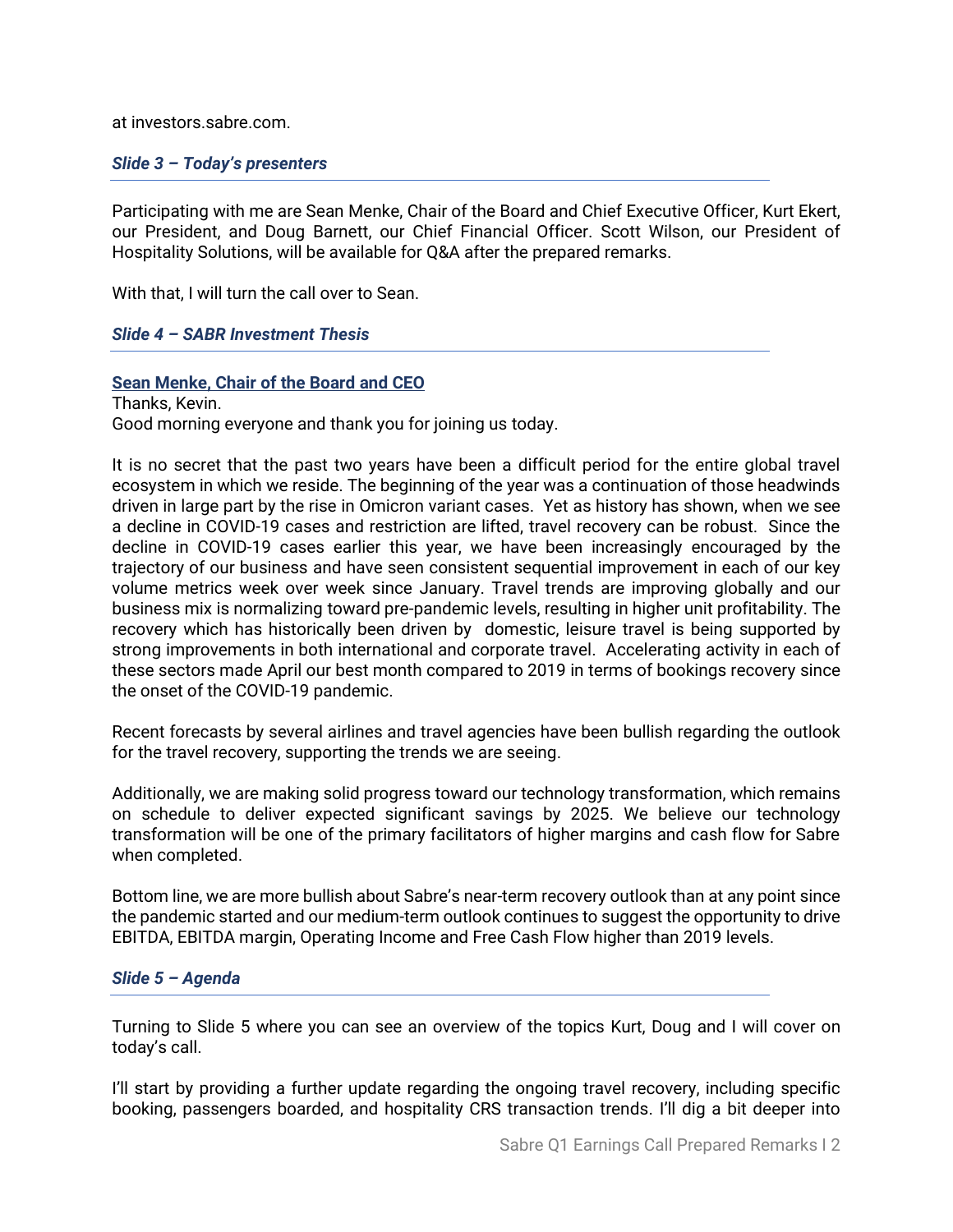trends than in past quarters to help provide additional perspective regarding the breadth of the current recovery.

Kurt will then provide an update regarding the solid progress we made in the first quarter on our technology transformation. Finally, Doug will walk you through the results of the quarter, and he will close with our financial outlook for 2022 and 2025.

Before I start, I want to thank my Sabre teammates around the world. As we put the challenges of the past two years behind us, I want to again express my appreciation for all that they are doing to serve our customers, support each other, transform our business, and enable a new marketplace for personalized travel.

#### *Slide 6 – Experiencing fastest recovery since pandemic started*

Turning to Slide 6.

In April, our key volume metrics, namely Distribution gross air bookings, IT Solutions passengers boarded, and Hospitality gross CRS transactions, were all at the highest level of recovery versus 2019 since the COVID-19 pandemic started. March 2022 was the second best month compared to 2019.

Hotel CRS transactions continue to lead and in April were 112% compared to the same period in 2019. On a same hotel basis, community CRS transaction volumes in April were about 82% of 2019.

IT Solutions Passengers Boarded have recovered 80% in April, versus the same period in 2019.

Finally, Distribution gross bookings recovery was 53% in April, versus the same period in 2019. If we look at Sabre and the GDS Industry recovery excluding Expedia in both periods, our Distribution gross bookings recovery in April was 64%, slightly better than the industry for the month.

Looking at the industry geographically, after a slow start in January due to the Omicron variant, the global travel recovery has been gaining substantial momentum. In particular, we are seeing a strong recovery trend in parts of the Asia-Pacific region. I'll provide more details regarding this trend in a few minutes.

#### *Slide 7 – Leisure continues to lead the recovery*

Turning to slide 7.

Domestic, leisure travel continues to lead the recovery. In April, with data through the 24<sup>th</sup>, the gap between the recovery in corporate Travel Management Company bookings and non-TMC bookings was largest in domestic markets, at about 7 percentage points. However, the overall recovery percentage versus 2019 was also greatest in domestic markets for both managed corporate, at about 66%, and leisure travel at about 73%.

International travel has recovered to about 58% of 2019, with short haul travel the least recovered due to a slower recovery in Asia-Pacific.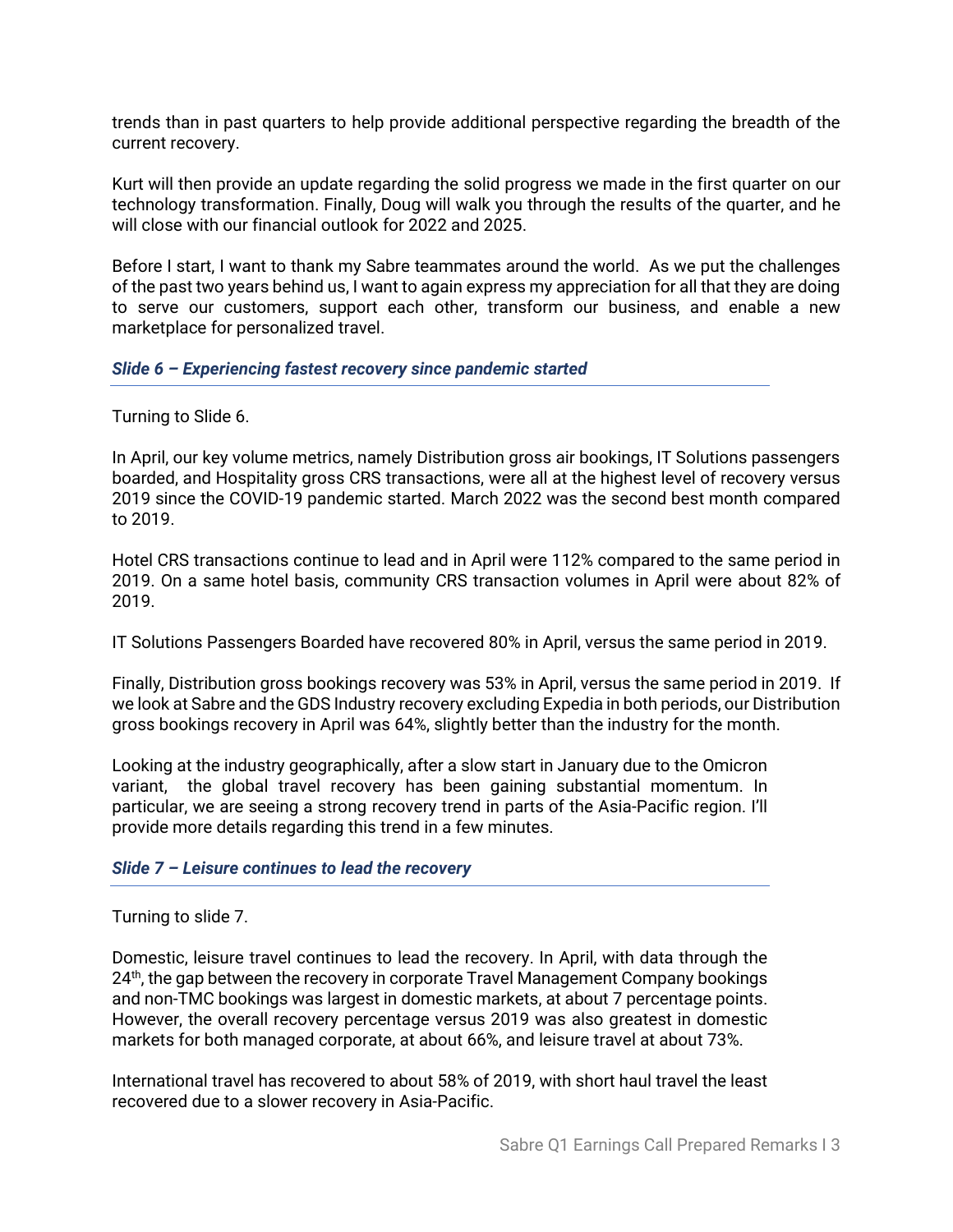Turning to slide 8.

The chart on the left shows the bookings recovery of domestic travel since the beginning of 2021 booked through corporate TMCs and other domestic bookings, which largely represent leisure travel. As I indicated earlier, domestic leisure travel has recovered more significantly than corporate. However, as the graph on the right details, the difference in the recovery between corporate and leisure has narrowed significantly as corporate travel has accelerated.

We are also happy about what we are seeing in terms of the breadth of the corporate recovery from a sector perspective. Though still below the total recovery of most other sectors, the financial, consulting and IT sectors, which are historically heavy travellers, ended Q1 accelerating rapidly – faster than at any point since the pandemic started. These sectors also ended the quarter at their highest levels of overall recovery since the pandemic began.

# *Slide 9 – Domestic / International capacity is rebalancing toward normal*

Turning to slide 9.

As you'd expect, airlines around the world have been trying to match their flight schedules with anticipated demand while factoring in potential global travel restrictions. This approach resulted in a capacity mix which heavily skewed toward domestic capacity, which is less profitable for Sabre, and away from international capacity, which is more profitable for Sabre. However, we are now beginning to see this reverse back toward pre-COVID-19 pandemic capacity mix, as borders reopen and testing requirements are loosened or removed.

# *Slide 10 – Most of Sabre's top countries are recovering quickly*

On slide 10 we provide a heat map showing Sabre's top 20 countries in 2019 based on point of sale bookings and how each has been recovering weekly since the beginning of the year.

The first takeaway from this slide is that an increasing number of countries are moving out of the red into green, which is a good indicator of a geographically broadening recovery. With the exception of Russia, all of our top countries in North America, Latin America and EMEA are more than 50% recovered. Countries in the Asia-Pacific region generally continue to be slower to recover than the rest of the world but even there we are seeing improvement.

The second takeaway is that as travel restrictions are reduced, bookings tend to accelerate very quickly. We've noted this effect on prior earnings calls but the data for Australia is another example. On February 7<sup>th</sup>, Australia announced it would reopen to tourists starting February 21st. Quickly the bookings recovery in Australia went from 34%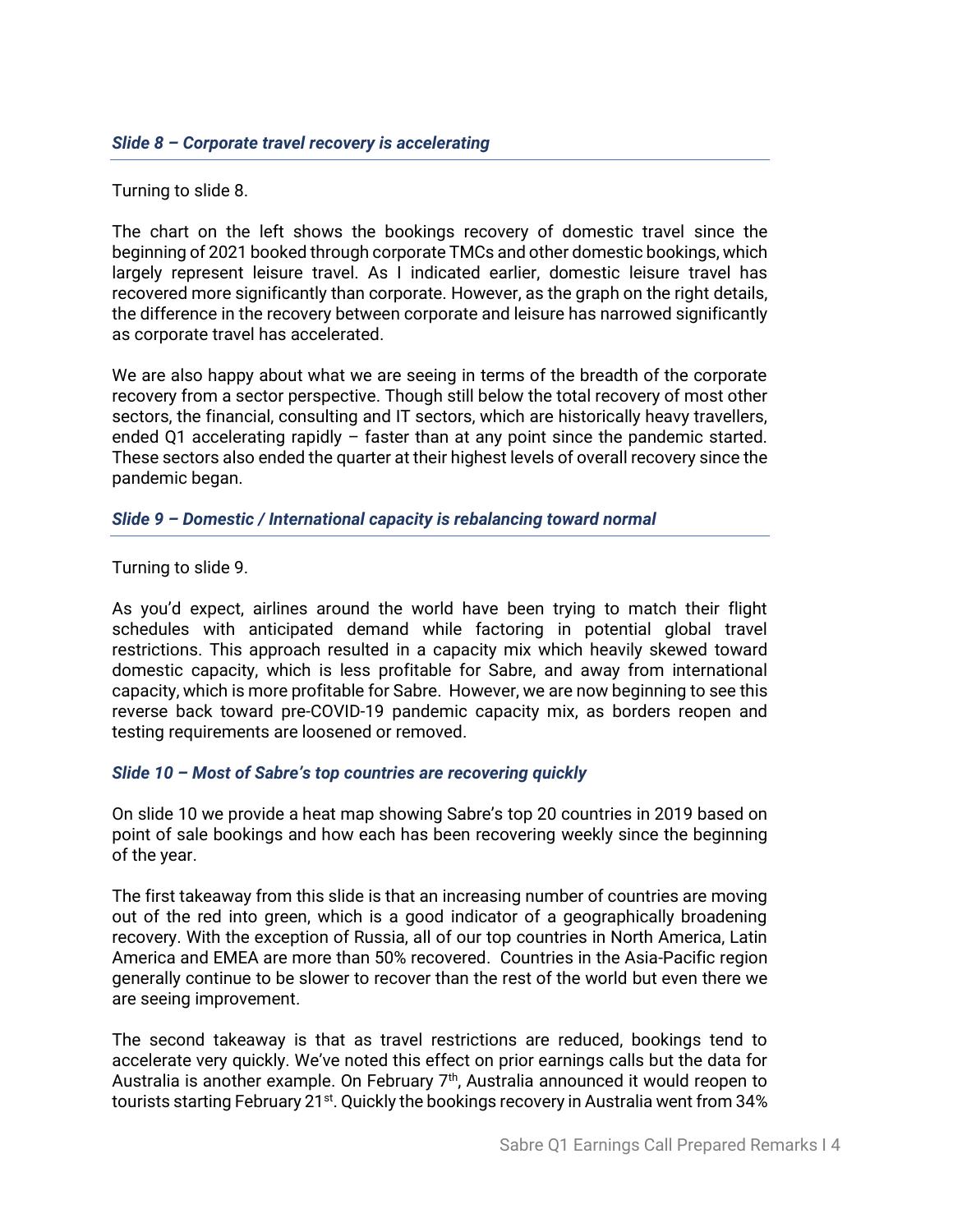of 2019 on January 31 $^{\rm st}$  to 66% by mid-March to 82% by April 18 $^{\rm th}$ .

I'll conclude where I started. Travel trends are improving globally and our business mix is normalizing toward pre-pandemic levels, resulting in higher unit profitability. Based on the most recent trends, we are optimistic about the outlook for our business and continued recovery.

With that, I'll turn the call over to Kurt.

*Slide 11 – We are advancing our technology transformation*

#### **Kurt Ekert, President**

Thanks, Sean and hello everyone. Please turn to slide 11.

On last quarter's earnings call we described how our technology transformation, including mainframe offload and migration to Google Cloud, is expected to drive a strong return on investment of over 30% and an NPV north of \$300 million. We also detailed how the tech transformation is expected to prevent a 50% increase in hosting costs and avoid large capital expenditures to refresh our servers and data centers.

Finally, and perhaps most importantly, we highlighted the many product enhancements the technology transformation is expected to unlock, including faster time to market, enhanced stability and security, a global distributed cloud footprint, reduced latency, easier customer deployments and lower cost of development.

I am pleased with the progress we made in the first quarter toward our 2022 technology milestones and our tech transformation remains on track to achieve stated goals by the end of 2024. As a reminder, our two key technology milestones for 2022 are to exit our Sabre-managed data centers and migrate to the Google Cloud and to offload Passenger Name Record, a customer reservations database, from the mainframe to Google Cloud.

Specifically, in the first quarter, we increased our travel agency shopping volumes on Google Cloud from about 5% at the start of the 2022 to about 50/50 between Google Cloud and AWS by the end of the quarter. Additionally, all airline shopping is on Google Cloud.

In the first quarter, we also launched new Google Cloud regions in Australia and Singapore, enhancing our global footprint and allowing for faster response times.

Finally, we increased our share of servers on Google Cloud by 10 percentage points since the fourth quarter of 2021. As of March 31<sup>st</sup>, we had 28% of our total servers in Google Cloud Platform and expect to end the year with 65% of servers in Google Cloud and 90% of servers in a public cloud.

I'll now pass the call over to Doug.

*Slide 12 – Significant financial improvement continued in Q1'22*

**Doug Barnett, CFO**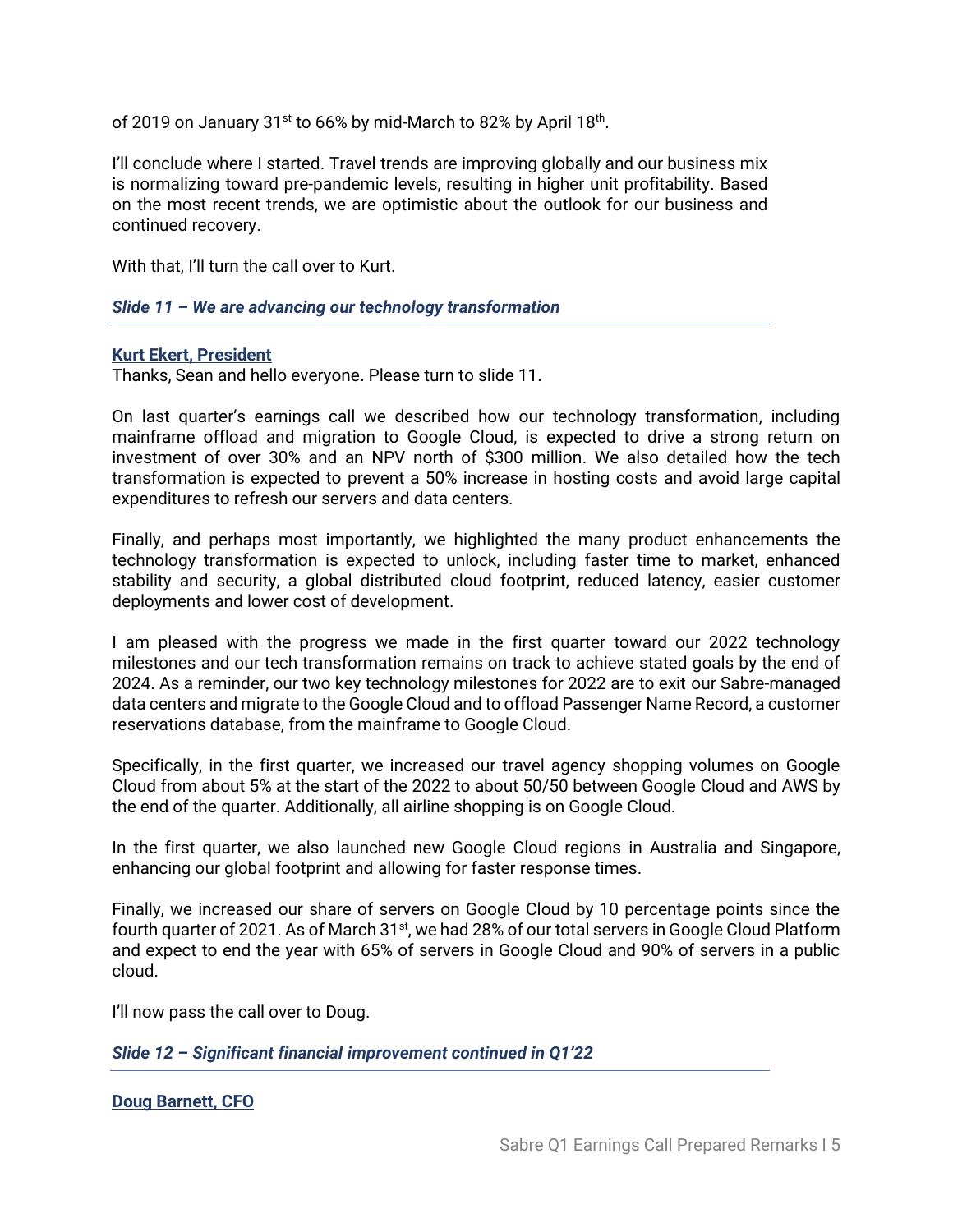Thanks Kurt, and good morning everyone.

Turning to Slide 12. Our financial results in the first quarter of 2022 came in better than expected as the travel recovery accelerated after a slow start in January. As I'll describe shortly, we also benefitted from \$24 million in previously deferred IT Solutions revenue recognized in the first quarter related to an IT Solutions customer located in Eastern Europe.

Total revenue was \$585 million, a significant improvement versus revenue of \$327 million in Q1 last year primarily due to the continued recovery in global air, hotel and other travel bookings.

Distribution revenue totaled \$343 million, an improvement versus revenue of \$152 million in Q1 2021. Our Distribution bookings totaled 65 million in the quarter. Compared to 2019, net air bookings recovered to 29%, 45%, and 52% in January, February, and March and 42% in the quarter as a whole. Our average booking fee in the first quarter was \$5.28, versus \$4.96 last quarter, \$4.59 in the third quarter of 2021 and \$3.84 in the second quarter last year. The sequential improvement from the fourth quarter is consistent with the broadening of the recovery into more profitable regions and types of travel. Our average booking fee was also aided by reduced cancellation activity in the quarter.

There are a couple of puts and takes in IT Solutions this quarter. Overall, IT Solutions revenue totaled \$191 million in the quarter, an improvement versus revenue of \$137 million last year. This result includes \$24 million in revenue recognized in Q1 2022 related to a customer located in Eastern Europe for services provided and fully paid for. The revenue had previously been deferred but became fully recognizable when a change in circumstances assured it was no longer probable that the revenue would be reversed. Additionally, the first quarter of 2022 includes only two months of revenue from AirCentre as we sold this airline operations portfolio to CAE for \$392 million at the end of February.

Passengers boarded totaled 129 million, representing a 69% recovery versus the first quarter of 2019.

Hospitality Solutions revenue totaled \$56 million, an improvement versus revenue of \$42 million in Q1 2021. Central reservation system transactions were at 100% of 2019 levels and totaled 23 million in the quarter.

Adjusted EBITDA showed meaningful year-over-year improvement and was slightly positive in the quarter, reflecting the \$24 million revenue recognition item just discussed but more importantly, the continued recovery from the COVID-19 pandemic. The significant year-over-year improvement in revenue in the quarter was partially offset by increased Travel Solutions incentives expense and Hospitality Solutions transaction fees due to higher volumes. As expected, our technology costs and selling, general and administrative expenses increased due to volume recovery trends and increased labor and professional service expenses, primarily related to the technology transformation.

Operating income, net income and EPS all improved versus the prior year quarter.

Free Cash Flow was negative \$156 million in the first quarter. As we noted on our Q4 earnings call, the cash flow impact of the Omicron variant largely affected Q1 2022 rather than Q4 2021. Additionally, annual incentive compensation was paid in Q1 2022 and contributes to the